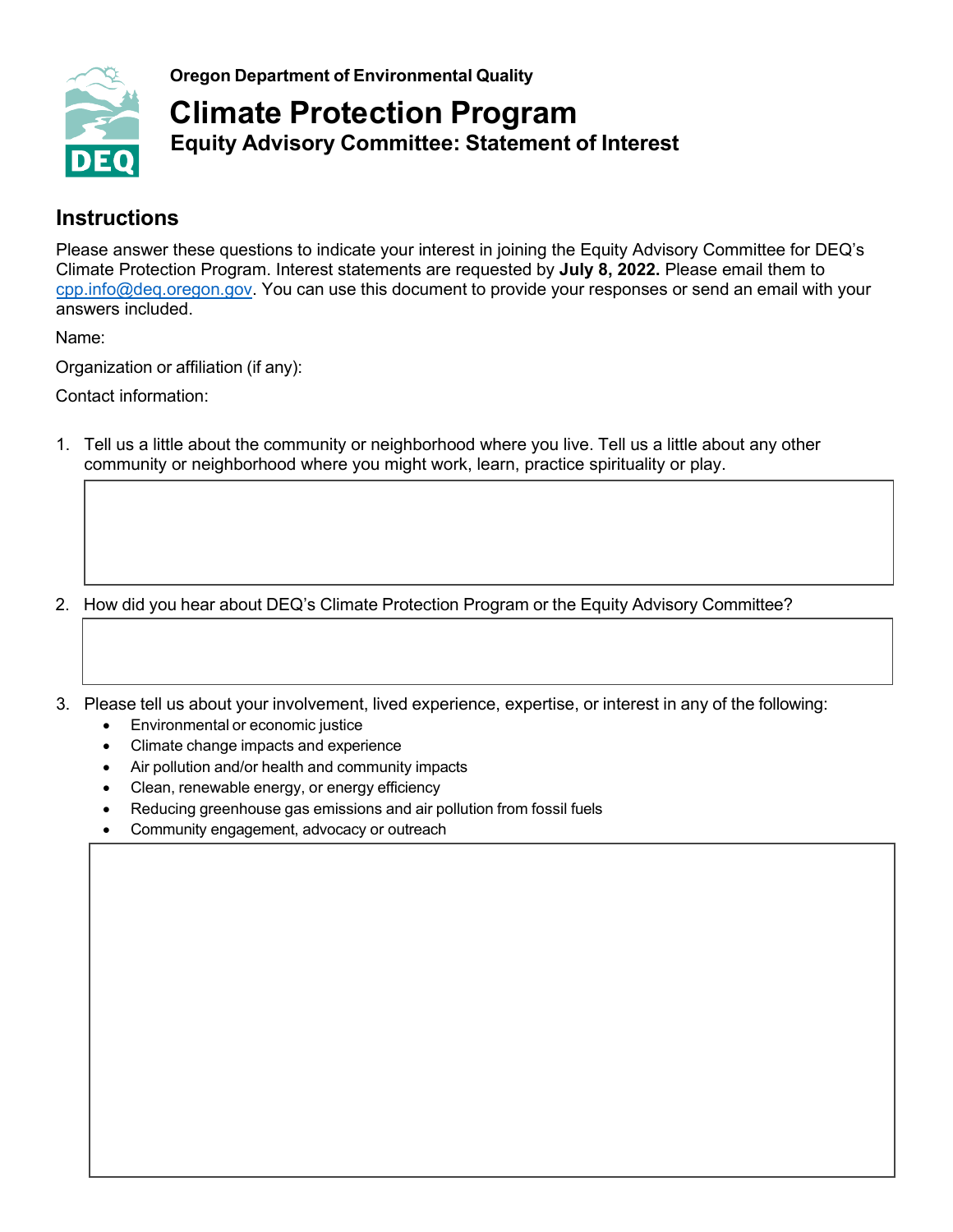4. Are there any volunteer or community activities (for example sports, school activities, neighborhood associations) you participate in that you would like to tell us about?

- 5. Is there anything you could tell us now that will make it easier for you participate on the Equity Advisory Committee, such as compensation for your time or certain meeting days/times that are best for your schedule?
- 6. Why do you, or your organization, want to join the Equity Advisory Committee?

7. Please list any other affiliations you may have, if not discussed already.

#### **More information**

Please visit the Climate [Protection](https://www.oregon.gov/deq/ghgp/cpp/Pages/default.aspx) Program website. For more information on the Equity Advisor Committee see the Frequently Asked Questions on our [Community Climate Investments](mailto:Community%20Climate%20Investments) web page. You can also contact us by email at [cpp.info@deq.oregon.gov](mailto:cpp.info@deq.oregon.gov) or by phone at 503-869-2119.

#### **Notice of nondiscrimination**

DEQ does not discriminate based on race, color, national origin, sex, disability, age, or reprisal or retaliation for prior civil rights activity in any program or activity and DEQ complies with all provisions of federal and state law regarding protected class status for individuals.

Persons with disabilities who require alternative means of communication for program information (e.g., Braille, large print, audiotape, American Sign Language, etc.), should contact DEQ. Individuals who are deaf, hard of hearing or have speech disabilities may contact DEQ through 711, the Telephone Relay Service. Additionally, program information may be made available in languages other than English.